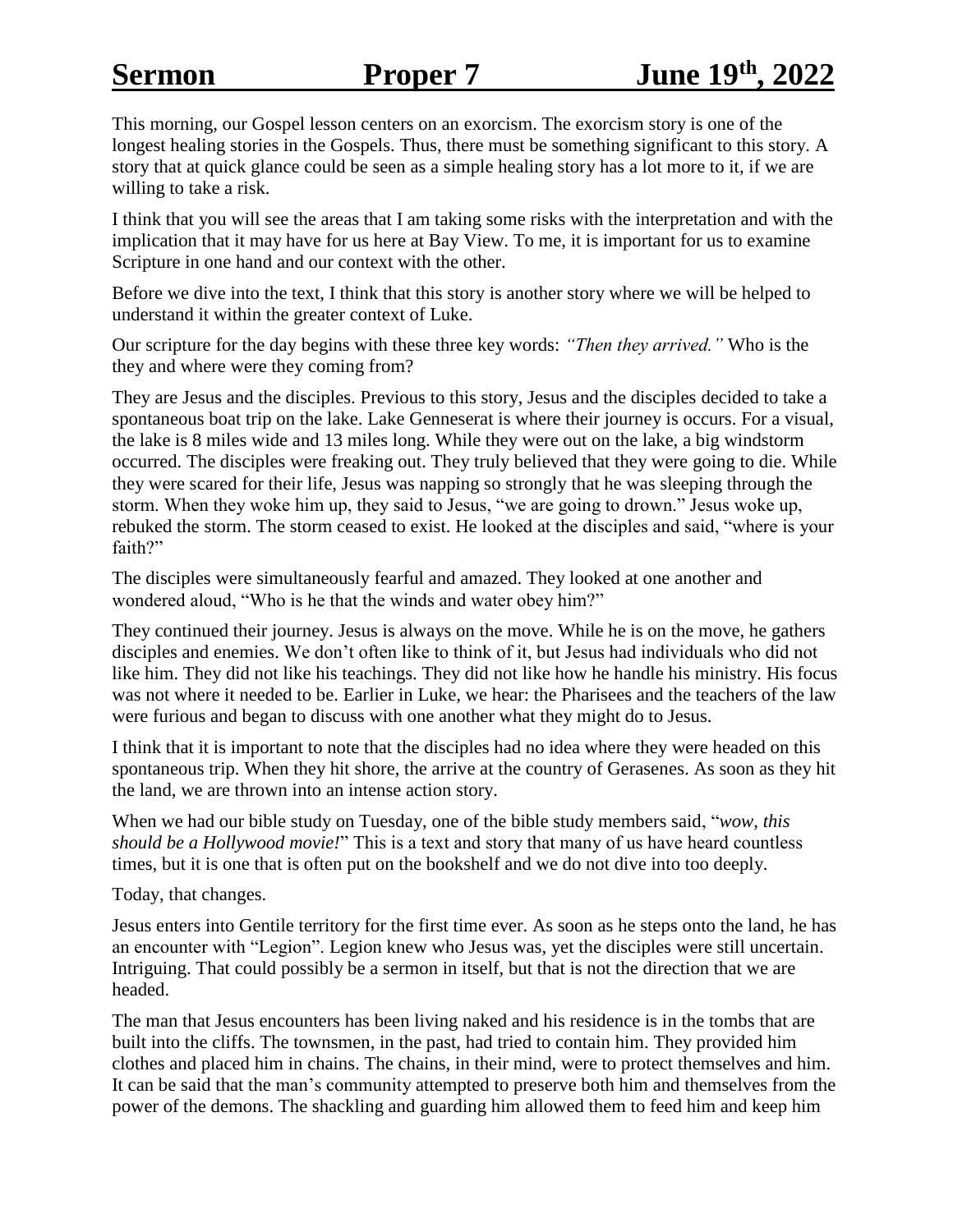alive while keeping themselves safe. But, in the end, it did no good. He was too strong for imprisonment. Thus, his life became a life away from all people and he lived among the dead and his family saw him as being dead. One of the most powerful sentences that I heard this week was the following:

His life under the powers of demons is a paradox of being shackled in a fearful community or freed in a terrible loneliness.

As we will see, the encounter is confrontational. I think the confrontation is not unexpected because Jesus has a mission to travel from town to town proclaiming the good news. Some places accept him and some reject him. This place is a place where everyone avoided; yet Jesus was willing to step into this setting. In this setting, Jesus performs one of the most extraordinary miracles that has been recorded.

I want to set the stage by letting you know that Legion is a familiar word to the listeners. The word is actually a title. The title is a word that is used to describe a division of 5,000 roman soldiers. Could it be possible that Luke is using the word Legion very intentionally? Luke seems to be associating the tortured soul with the effects of the imperial Rome's exploitation of its colony. Without a doubt, this story is showing that Jesus is engaged in a dangerous spiritual battle.

An exorcism is about to happen. Luke writes the story in the same form that first century writers shared stories of exorcism. We will not spend time in the sermon on the form. Just know that when the hearers heard, they would have recognized the form. The form was very familiar.

Before the man has the opportunity to address Jesus, Jesus commands the uncleaned spirits to leave him and go into the abyss. The spirits don't seem to be too fond of that idea and they begin the negotiation process with Jesus. The demons' bargain with God and on the onset, it seems like they were successful. The demons make a plea, let us go into the pigs. Jesus obliges. The spirit goes into the pigs and they rush towards the cliff. They go down the steep bank and every single one of them drowns. If we team Luke up with Mark, Mark tells us that it was around 2,000 pigs. Can you imagine that sight? Just for a second close your eyes and imagine 2,000 pigs taking off for the cliff, going into the water, and all of them drown.

A lot of money was lost that day. Individuals have wondered about the pigs and the farm. The two most common responses were that the pigs were used for the Gentile community and their market. However, the other response can bring some intriguing thoughts, this was a pig farm for the Roman soldiers who were occupying the territories.

Those who were tending to the pigs went into the town and countryside to let them know what happened and they came out to witness what occurred. They saw no pigs and they saw the "mad man" dressed and sitting at the feet of Jesus and was in his right mind. They were shocked.

The individuals did not show gratitude. They did not express amazement. Instead of gratitude and amazement, they recognize the power of Jesus and become afraid. They immediately asked Jesus to leave and Jesus goes and gets into the boat with possibly all the dead pigs floating and sailed away. He left the area with the Good News only being accepted by 1 person; not great results right?

Why is that they were afraid? Let's take some time and explore some of the possibilities.